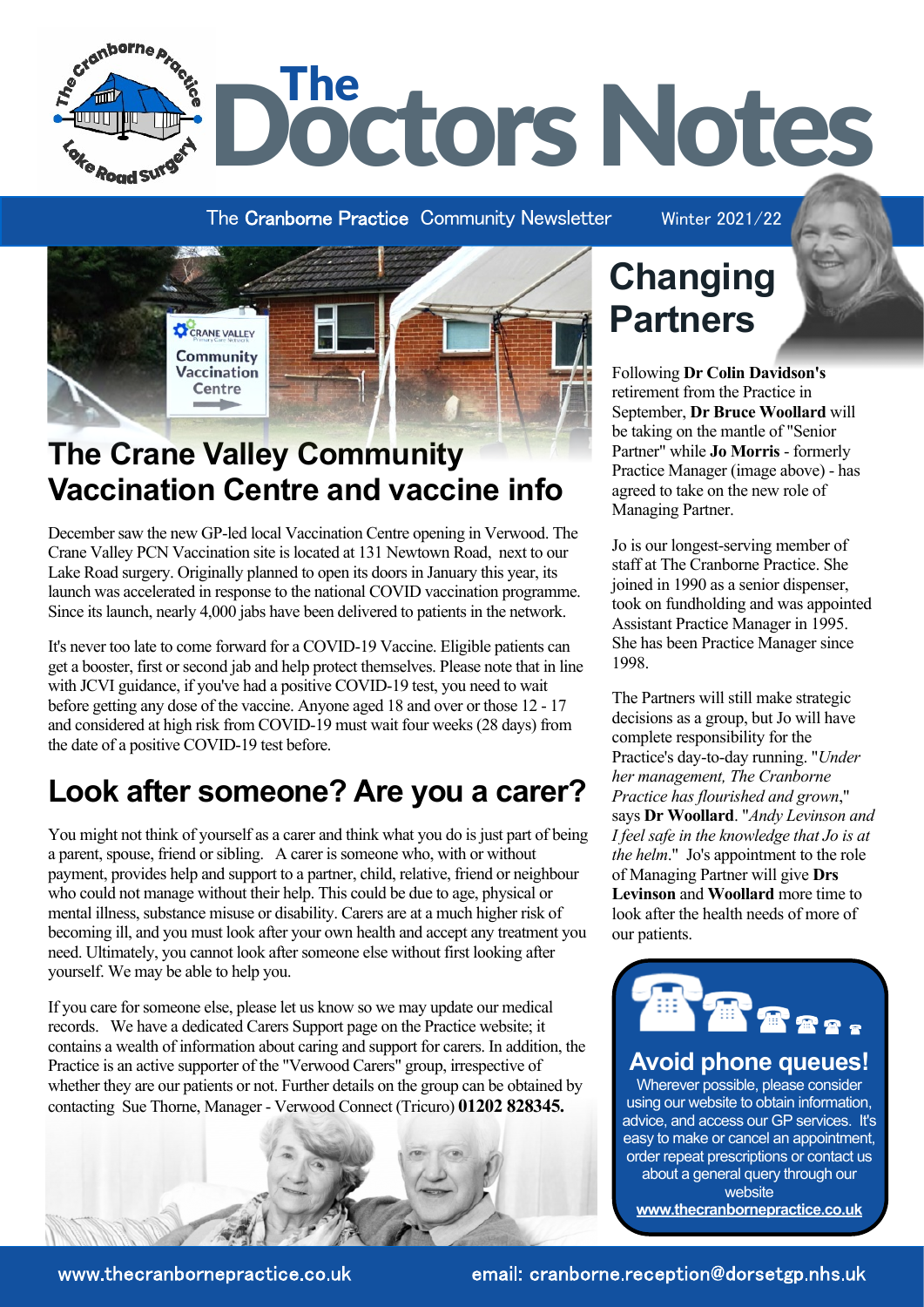# **Who's who in the Practice**

UUUT

As promised in our last newsletter, we focus on the Practice Management and Administration team in this issue. **Jo Morris**, the Managing Partner, has overall accountability for business performance and development of the Practice. **Annie Morris,** Operations Manager, is responsible for overseeing the day to day activities of the Practice.

tranborne<sub>p</sub>

UIT

The Reception Team, managed by **Wendy Richmond** and supervised by **Sarah Wheatley**, cover the Practice reception, overseeing Reception staff across both Cranborne and Lake Road sites. The team arrange various appointments, produce patient repeat prescriptions, pass on information to patients, as appropriate, such as blood results, explain our services and answer telephone lines. The Secretaries can answer patient enquiries concerning communications between the Practice and other agencies, e.g. hospitals.

The Administrative Team is based at the Cranborne site and is supervised by **Debbie Andrews,** Assistant Practice Manager, who also handles day to day finance and accounting activities. The Admin Team is responsible for updating and summarising patients' medical records, scanning all incoming patient information, undertaking regular audits and research projects, operating a recall system for patients, and writing to them for reviews due as appropriate.

In our next newsletter - **the Pharmacy and Dispensing team.**

#### **Reception Team Admin Team**

**Reception Manager** Wendy Richmond

**Reception Supervisor** Sarah Wheatley

#### **Receptionists:**

Carol White Debra Henstridge Hazel Southam Jane Rust Jemma Silcock Karen Hillyard Katie Orchard Lucy Barton-Jones Millie Wheatley Tracy Whitehead Vicky Brown

### **Other Staff News**

**Clinical Administrator** Millie Wheatley

#### **Administrators**

Dan Scott Lisa Plumley

#### **Secretaries**

Kerry Dowell Kate Cross Karen Buckle



Since our last newsletter, we have welcomed several new recruits to the Health team. **Eleanor (Ellie) Hardy** has started working in the Practice Nursing team, previously working as a District Nurse, and **Jonny Stokes** has joined the Health Care Assistant (HCA) team. In addition, **Dr Emma John** has joined the GP team permanently. And last but not least, we are delighted to announce that **Dr Julia Chubb** has had a baby son, Robin, born 12<sup>th</sup> January.

### **Citizens Advice Sessions**

Our colleagues at Citizens Advice offer in-person Outreach sessions at both



our surgery branches. A Citizens Advice caseworker provides free, individual, faceto-face, confidential advice to our registered patients by appointment. Sessions are offered Wednesday mornings and alternate between Lake Road and Cranborne surgery sites. Patients registered with the Practice may book an appointment through our website or contact us through Reception.



#### email:<br>orne.reception@dorsetgp.nhs.uk

Cranborne Surgery, Pennys Lane 01725 517272 Lake Road Surgery, Lake Road, 01202822825

### **"Site" your views**

In July last year, we upgraded our Practice website,

**[www.thecranbornepractice.co.uk.](https://thecranbornepractice.co.uk/)** The website site has been developed in consultation with our Patient Participation Group (PPG) members to ensure it provides the information, advice, and access to the relevant services we provide to our patients. Website content is regularly reviewed by the Practice and members of the PPG to ensure that it continues to meet the needs of our patients and provide quick and easy access to GP services online.

We have recently launched a survey to ask our patients for their feedback on the

website. We want to know what works well and what could be improved. **[Follow](https://forms.office.com/r/m9upZ3rRRs) [this link](https://forms.office.com/r/m9upZ3rRRs)** or use this QR code to access the survey.



www.thecranbornepractice.co.uk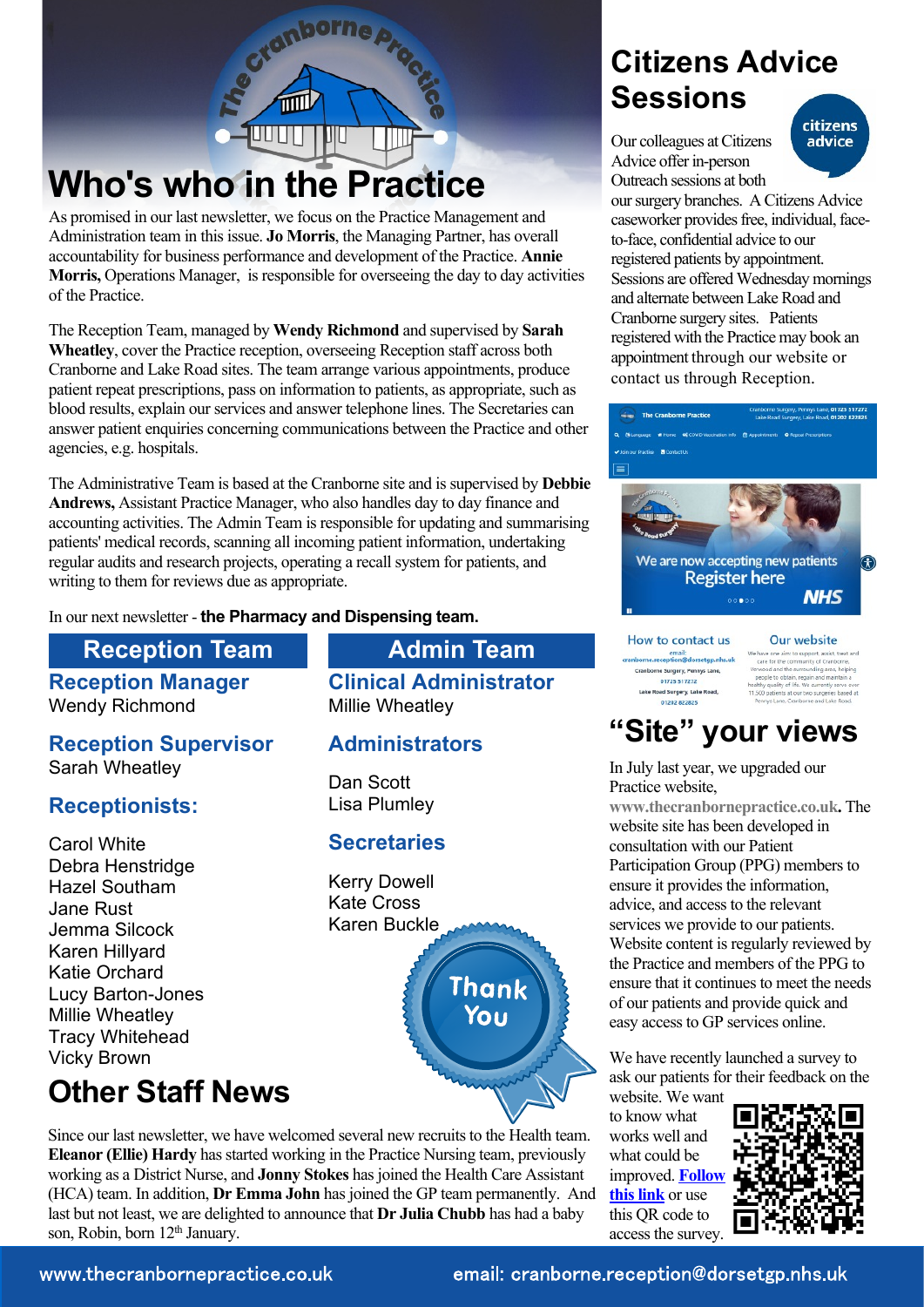

The Patient Participation Group (PPG) members of The Cranborne Practice Lake Road Surgery have compiled a list of known Defibrillator locations in Verwood and Cranborne. According to the British Heart Foundation, for every minute someone is in cardiac arrest without Cardiopulmonary Resuscitation (CPR) and access to a defibrillator, **their chance of survival drops by up to 10%.**

In addition, a list of the 15 locations across Verwood and Cranborne has also been made available to view outside Verwood Town Council Office and other local community settings.

A defibrillator, when available in an emergency, can be lifesaving. Thanks to the funding and support by local groups and organisations in our community, this lifesaving equipment is available.

You don't need to be trained to use a defibrillator - anyone can use it. There are clear instructions on how to use the equipment, contact emergency services, and attach the defibrillator pads. The defibrillator then assesses the heart rhythm and will only instruct the user to deliver a shock if it's needed. You can't deliver a shock accidentally. It is recommended that CPR is used until a defibrillator is applied and the Ambulance arrives.

**[Download a PDF copy of the map by following this link:>>](https://thecranbornepractice.co.uk/_common/getdocument/172888)**



## **Armed Forces Veteran** friendly accredited **GP** practice

We are an Armed Forces veteran-friendly accredited GP Practice. This means that, as part of the health commitments of the Armed Forces Covenant, we:

- Have a clinical lead for veteran health **Dr Bruce Woollard**
- Ask patients **"Have you served?"** to identify veteran patients
- Support veteran patients to access dedicated health services
- Undertake specialist training to meet the health commitment of the Armed Forces Covenant

This is important in helping ex-forces to get the best care and treatment. If you are a veteran patient, please let us know that you have served so that we can make sure that we understand your health needs. For more information on the Veterans' Patient Charter we have signed up for and other information to help with the health and wellbeing needs of you and your family, please visit our dedicated Armed Forces Veteran Friendly page on the Practice website.

### **Appointment metrics and DNAs**

In 2021, we offered just over 114,000 appointments to patients, many of them in person with a GP, Nurse or Health Care Assistant (HCA). However, for approximately 1,000 of those, the patient Did Not Attend (DNA) their slot. This means the patient did not turn up for the appointment and did not contact the surgery to cancel or change the appointment in advance.

At The Cranborne Practice, historically, we have experienced very low rates of missed appointments. And we are thankful to our wonderful patients who make that possible. Despite this low rate of missed appointments, we experienced a doubling in the number of missed appointments over the last half of the year. This saddens us because for every missed appointment, we have lost the opportunity to help someone who really needed it. For that reason, please help us keep our missed appointment rates low by following these tips:

Please book appointments only when you need them. Many conditions such as colds, coughs and sore throats will typically get better given a little more time. It is often sensible to speak to your pharmacist first in such cases.

Please contact us if you book an appointment and cannot make it. Of course, you can phone us, but often a quicker way to let us know is by using the NHS App, the Cancel an Appointment form on our website or even sending a message through our Facebook page. This way, we can offer the appointment to someone else to give them the help they need.

Please remember that telephone appointments are just as valuable as face to face appointments. And therefore missed telephone appointments count as missed appointments. So if you will be unable to keep your timed telephone appointment, please cancel it beforehand.

We record all missed appointments, and if appointments are frequently missed, you may be asked to leave the surgery.

**Thank you for helping us, to help you!**